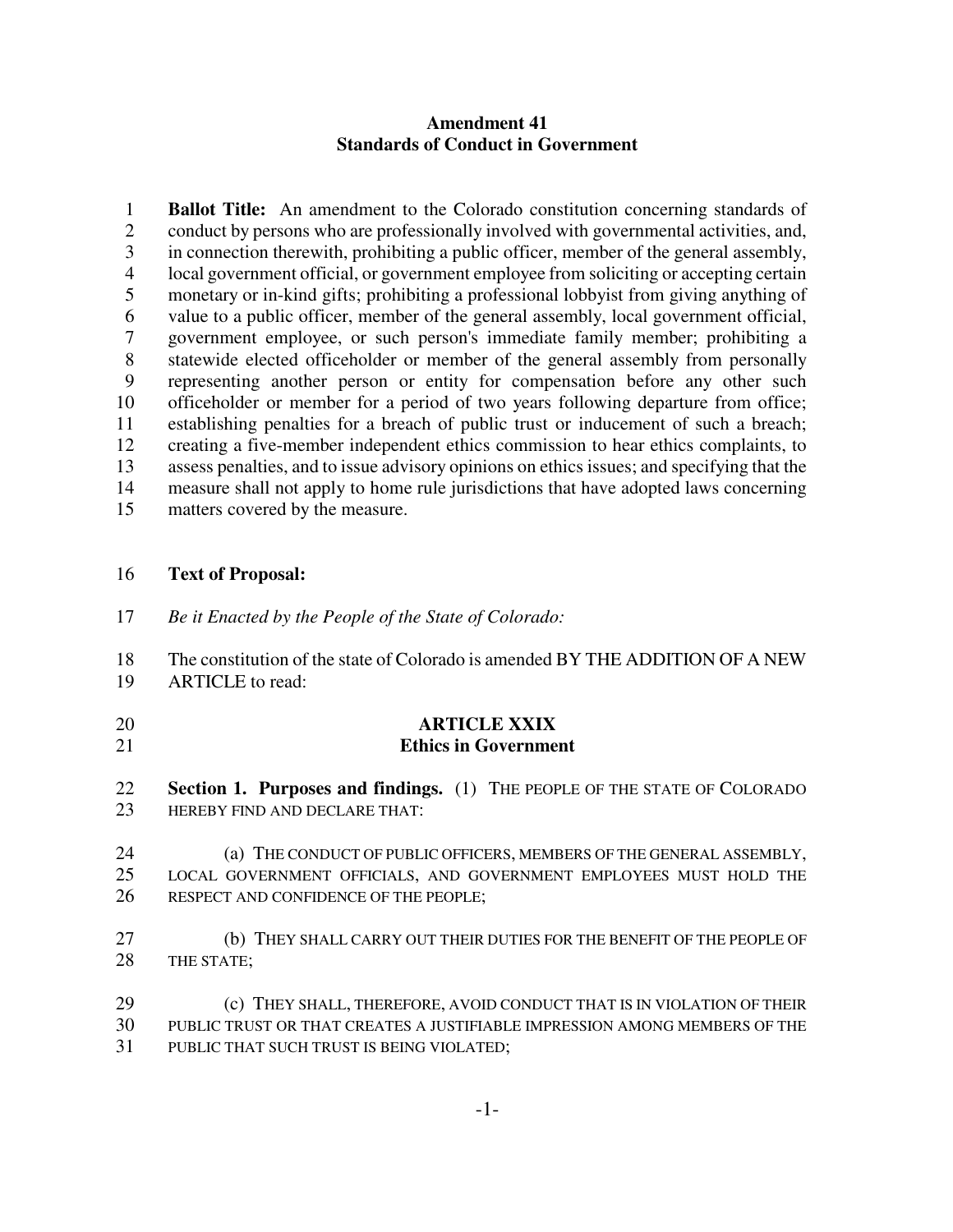(d) ANY EFFORT TO REALIZE PERSONAL FINANCIAL GAIN THROUGH PUBLIC OFFICE OTHER THAN COMPENSATION PROVIDED BY LAWIS A VIOLATION OF THAT TRUST; AND

 (e) TO ENSURE PROPRIETY AND TO PRESERVE PUBLIC CONFIDENCE, THEY MUST HAVE THE BENEFIT OF SPECIFIC STANDARDS TO GUIDE THEIR CONDUCT, AND OF A PENALTY MECHANISM TO ENFORCE THOSE STANDARDS.

 (2) THE PEOPLE OF THE STATE OF COLORADO ALSO FIND AND DECLARE THAT THERE ARE CERTAIN COSTS ASSOCIATED WITH HOLDING PUBLIC OFFICE AND THAT TO ENSURE THE INTEGRITY OF THE OFFICE, SUCH COSTS OF A REASONABLE AND NECESSARY NATURE SHOULD BE BORN BY THE STATE OR LOCAL GOVERNMENT.

 **Section 2. Definitions**. AS USED IN THIS ARTICLE, UNLESS THE CONTEXT OTHERWISE REQUIRES:

 (1) "GOVERNMENT EMPLOYEE" MEANS ANY EMPLOYEE, INCLUDING INDEPENDENT CONTRACTORS, OF THE STATE EXECUTIVE BRANCH, THE STATE LEGISLATIVE BRANCH, A STATE AGENCY, A PUBLIC INSTITUTION OF HIGHER EDUCATION, 16 OR ANY LOCAL GOVERNMENT, EXCEPT A MEMBER OF THE GENERAL ASSEMBLY OR A PUBLIC OFFICER.

(2) "LOCAL GOVERNMENT" MEANS COUNTY OR MUNICIPALITY.

 (3) "LOCAL GOVERNMENT OFFICIAL" MEANS AN ELECTED OR APPOINTED OFFICIAL OF A LOCAL GOVERNMENT BUT DOES NOT INCLUDE AN EMPLOYEE OF A LOCAL GOVERNMENT.

 (4) "PERSON"MEANSANYINDIVIDUAL,CORPORATION,BUSINESSTRUST,ESTATE, TRUST, LIMITED LIABILITY COMPANY, PARTNERSHIP, LABOR ORGANIZATION, ASSOCIATION, POLITICAL PARTY, COMMITTEE, OR OTHER LEGAL ENTITY.

 (5) "PROFESSIONALLOBBYIST"MEANSANYINDIVIDUALWHOENGAGESHIMSELF OR HERSELF OR IS ENGAGED BY ANY OTHER PERSON FOR PAY OR FOR ANY CONSIDERATION FOR LOBBYING. "PROFESSIONAL LOBBYIST" DOES NOT INCLUDE ANY VOLUNTEER LOBBYIST, ANY STATE OFFICIAL OR EMPLOYEE ACTING IN HIS OR HER OFFICIAL CAPACITY, EXCEPT THOSE DESIGNATED AS LOBBYISTS AS PROVIDED BY LAW, ANY ELECTED PUBLIC OFFICIAL ACTING IN HIS OR HER OFFICIAL CAPACITY, OR ANY INDIVIDUALWHO APPEARS ASCOUNSELOR ADVISORIN AN ADJUDICATORY PROCEEDING.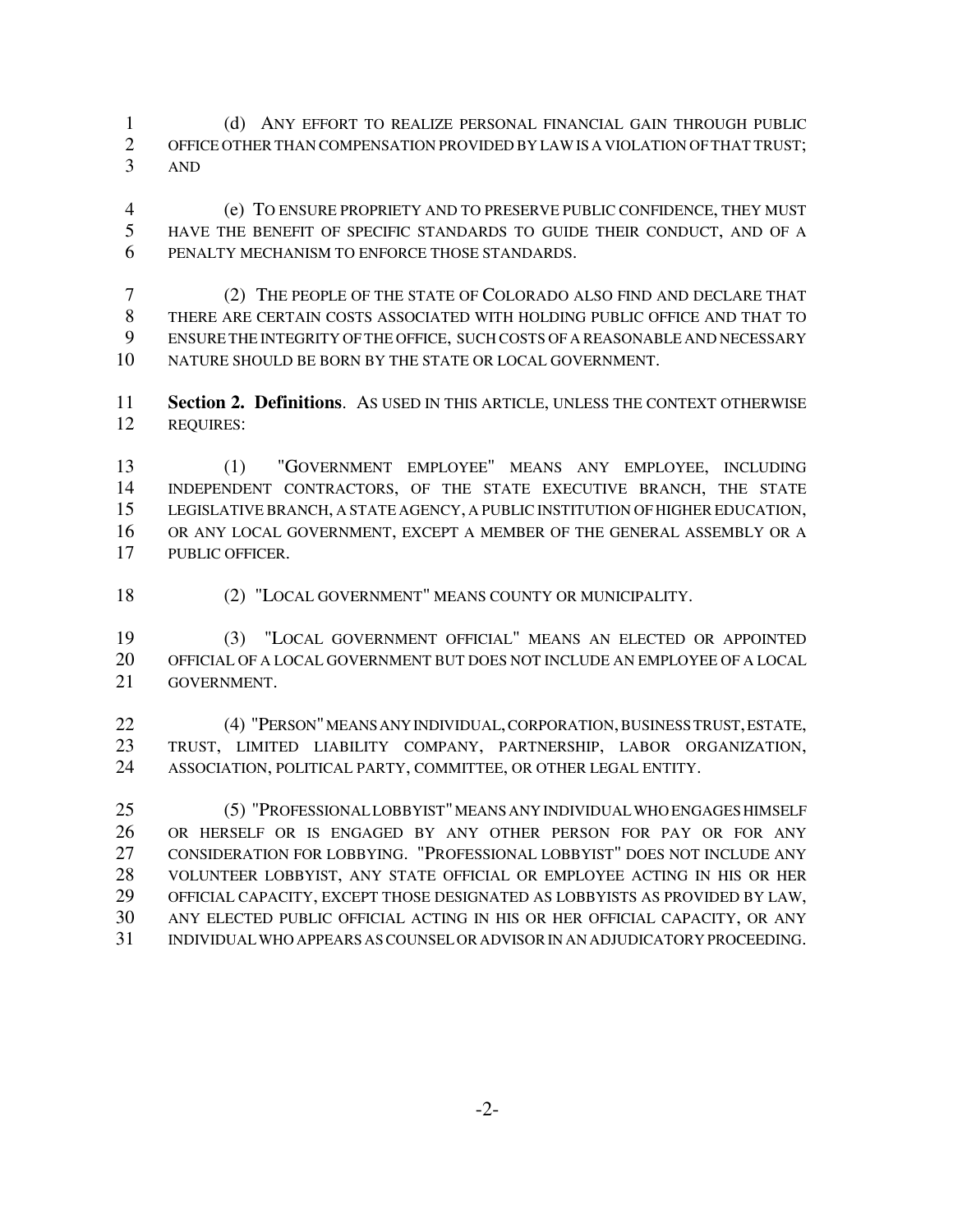(6) "PUBLIC OFFICER" MEANS ANY ELECTED OFFICER, INCLUDING ALL STATEWIDE ELECTED OFFICEHOLDERS, THE HEAD OF ANY DEPARTMENT OF THE EXECUTIVE BRANCH, AND ELECTED AND APPOINTED MEMBERS OF STATE BOARDS AND COMMISSIONS. "PUBLIC OFFICER" DOES NOT INCLUDE A MEMBER OF THE GENERAL ASSEMBLY, A MEMBER OF THE JUDICIARY, ANY LOCAL GOVERNMENT OFFICIAL, OR ANY MEMBER OF A BOARD, COMMISSION, COUNCIL OR COMMITTEE WHO RECEIVES NO COMPENSATION OTHERTHAN A PER DIEM ALLOWANCE OR NECESSARYANDREASONABLE EXPENSES.

 **Section 3. Gift ban.** (1) NO PUBLIC OFFICER, MEMBER OF THE GENERAL ASSEMBLY, LOCALGOVERNMENT OFFICIAL, OR GOVERNMENT EMPLOYEESHALLACCEPT ORRECEIVE ANY MONEY, FORBEARANCE, OR FORGIVENESS OF INDEBTEDNESS FROM ANY PERSON, WITHOUT SUCH PERSON RECEIVING LAWFUL CONSIDERATION OF EQUAL OR GREATER VALUE IN RETURN FROM THE PUBLIC OFFICER, MEMBER OF THE GENERAL ASSEMBLY, LOCAL GOVERNMENT OFFICIAL, OR GOVERNMENT EMPLOYEE WHO ACCEPTED OR RECEIVED THE MONEY, FORBEARANCE OR FORGIVENESS OF INDEBTEDNESS.

 (2) NO PUBLIC OFFICER, MEMBER OF THE GENERAL ASSEMBLY, LOCAL GOVERNMENT OFFICIAL, OR GOVERNMENT EMPLOYEE,EITHERDIRECTLY ORINDIRECTLY AS THE BENEFICIARY OF A GIFT OR THING OF VALUE GIVEN TO SUCH PERSON'S SPOUSE OR DEPENDENT CHILD, SHALL SOLICIT, ACCEPT OR RECEIVE ANY GIFT OR OTHER THING OF VALUE HAVING EITHER A FAIR MARKET VALUE OR AGGREGATE ACTUAL COST GREATER THAN FIFTY DOLLARS (\$50) IN ANY CALENDAR YEAR, INCLUDING BUT NOT LIMITED TO, GIFTS, LOANS, REWARDS, PROMISES OR NEGOTIATIONS OF FUTURE EMPLOYMENT, FAVORS OR SERVICES, HONORARIA, TRAVEL, ENTERTAINMENT, OR SPECIAL DISCOUNTS, FROM A PERSON, WITHOUT THE PERSON RECEIVING LAWFUL CONSIDERATION OF EQUAL OR GREATER VALUE IN RETURN FROM THE PUBLIC OFFICER, MEMBER OFTHE GENERALASSEMBLY,LOCALGOVERNMENT OFFICIAL, OR GOVERNMENT EMPLOYEE WHO SOLICITED, ACCEPTED OR RECEIVED THE GIFT OR OTHER THING OF VALUE.

- 29 (3) THE PROHIBITIONS IN SUBSECTIONS (1) AND (2) OF THIS SECTION DO NOT APPLY IF THE GIFT OR THING OF VALUE IS:
- (a) A CAMPAIGN CONTRIBUTION AS DEFINED BY LAW;
- (b) AN UNSOLICITED ITEM OF TRIVIAL VALUE LESS THAN FIFTY DOLLARS (\$50), SUCH AS A PEN, CALENDAR, PLANT, BOOK, NOTE PAD OR OTHER SIMILAR ITEM;
- (c) AN UNSOLICITED TOKEN OR AWARD OF APPRECIATION IN THE FORM OF A PLAQUE, TROPHY, DESK ITEM, WALL MEMENTO, OR SIMILAR ITEM;
- (d) UNSOLICITEDINFORMATIONALMATERIAL,PUBLICATIONS,ORSUBSCRIPTIONS RELATED TO THE RECIPIENT'S PERFORMANCE OF OFFICIAL DUTIES;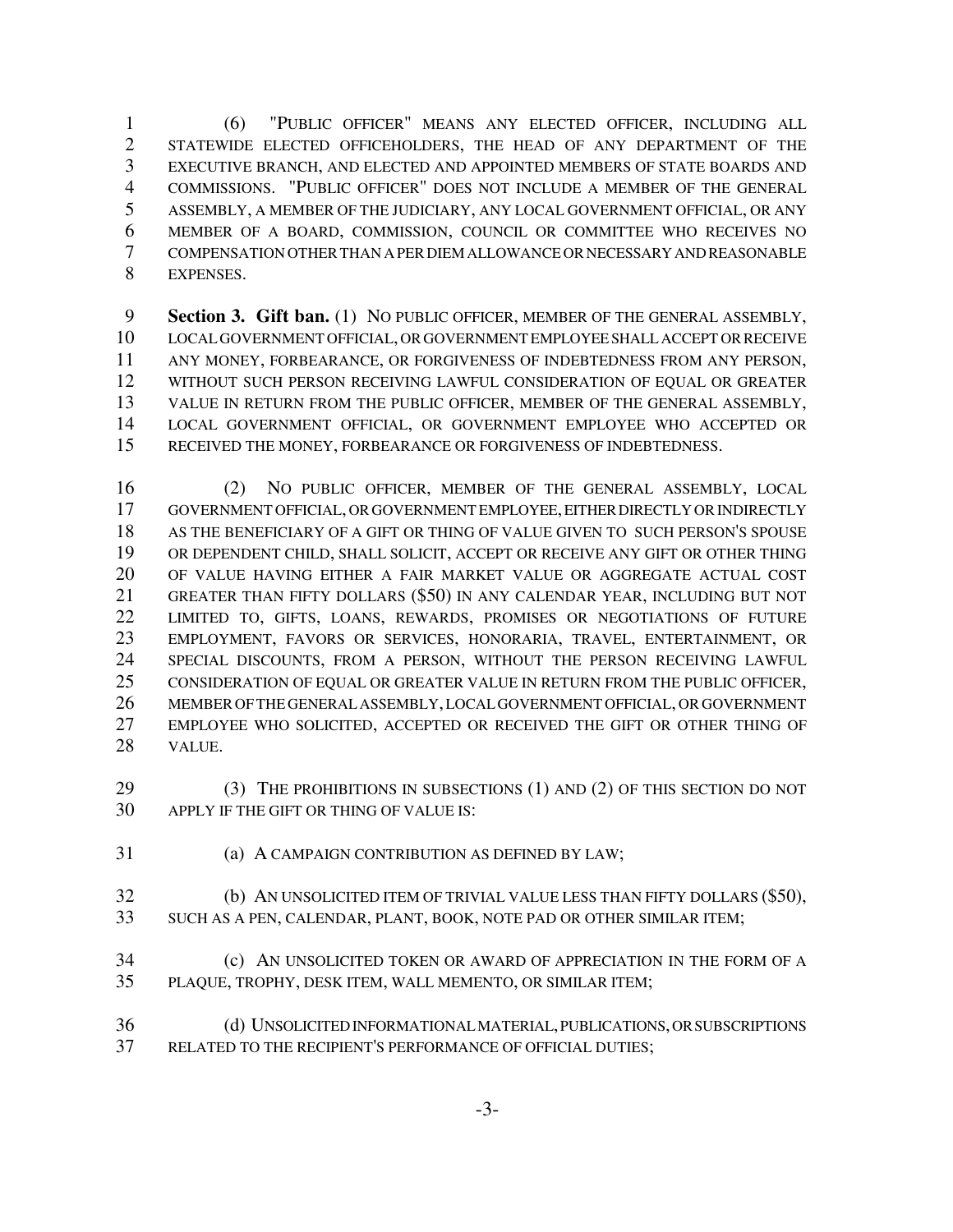(e) ADMISSION TO, AND THE COST OF FOOD OR BEVERAGES CONSUMED AT, A RECEPTION, MEAL OR MEETING BY AN ORGANIZATION BEFORE WHOM THE RECIPIENT APPEARS TO SPEAK OR TO ANSWER QUESTIONS AS PART OF A SCHEDULED PROGRAM;

 (f) REASONABLE EXPENSES PAID BY A NONPROFIT ORGANIZATION OR OTHER STATE OR LOCAL GOVERNMENT FOR ATTENDANCE AT A CONVENTION, FACT-FINDING MISSION OR TRIP, OR OTHER MEETING IF THE PERSON IS SCHEDULED TO DELIVER A SPEECH, MAKE A PRESENTATION, PARTICIPATE ON A PANEL, ORREPRESENT THESTATE OR LOCAL GOVERNMENT, PROVIDED THAT THE NON-PROFIT ORGANIZATION RECEIVES LESS THAN FIVE PERCENT (5%) OF ITS FUNDING FROM FOR-PROFIT ORGANIZATIONS OR ENTITIES;

 (g) GIVEN BY AN INDIVIDUAL WHO IS A RELATIVE OR PERSONAL FRIEND OF THE 12 RECIPIENT ON A SPECIAL OCCASION.

 (h) A COMPONENT OF THE COMPENSATION PAID OR OTHER INCENTIVE GIVEN TO 14 THE RECIPIENT IN THE NORMAL COURSE OF EMPLOYMENT.

 (4) NOTWITHSTANDING ANY PROVISIONS OF THIS SECTION TO THE CONTRARY, AND EXCEPTING CAMPAIGN CONTRIBUTIONS AS DEFINED BY LAW, NO PROFESSIONAL LOBBYIST, PERSONALLY OR ON BEHALF OF ANY OTHER PERSON OR ENTITY, SHALL KNOWINGLY OFFER, GIVE, OR ARRANGE TO GIVE, TO ANY PUBLIC OFFICER, MEMBER OF THE GENERAL ASSEMBLY, LOCAL GOVERNMENT OFFICIAL, OR GOVERNMENT EMPLOYEE, OR TO A MEMBER OF SUCH PERSON'S IMMEDIATE FAMILY, ANY GIFT OR THING OF VALUE, OF ANY KIND OR NATURE, NOR KNOWINGLY PAY FOR ANY MEAL, BEVERAGE, OR OTHER 22 ITEM TO BE CONSUMED BY SUCH PUBLIC OFFICER, MEMBER OF THE GENERAL ASSEMBLY, LOCAL GOVERNMENT OFFICIAL OR GOVERNMENT EMPLOYEE, WHETHER OR NOT SUCH GIFT OR MEAL, BEVERAGE OR OTHER ITEM TO BE CONSUMED IS OFFERED, GIVEN OR PAID FOR IN THE COURSE OF SUCH LOBBYIST'SBUSINESS ORIN CONNECTION WITH A PERSONAL OR SOCIAL EVENT; PROVIDED, HOWEVER, THAT A PROFESSIONAL LOBBYIST SHALL NOT BE PROHIBITED FROM OFFERING OR GIVING TO A PUBLIC OFFICER, MEMBER OF THE GENERAL ASSEMBLY, LOCAL GOVERNMENT OFFICIAL OR GOVERNMENT EMPLOYEE WHO IS A MEMBER OF HIS OR HERIMMEDIATE FAMILY ANY SUCH GIFT, THING OF VALUE, MEAL, BEVERAGE OR OTHER ITEM.

 (5) THE GENERAL ASSEMBLY SHALL MAKE ANY CONFORMING AMENDMENTS TO THE REPORTING AND DISCLOSURE REQUIREMENTS FOR PUBLIC OFFICERS, MEMBERS OF THE GENERAL ASSEMBLY AND PROFESSIONAL LOBBYISTS, AS PROVIDED BY LAW, TO COMPLY WITH THE REQUIREMENTS SET FORTH IN THIS SECTION.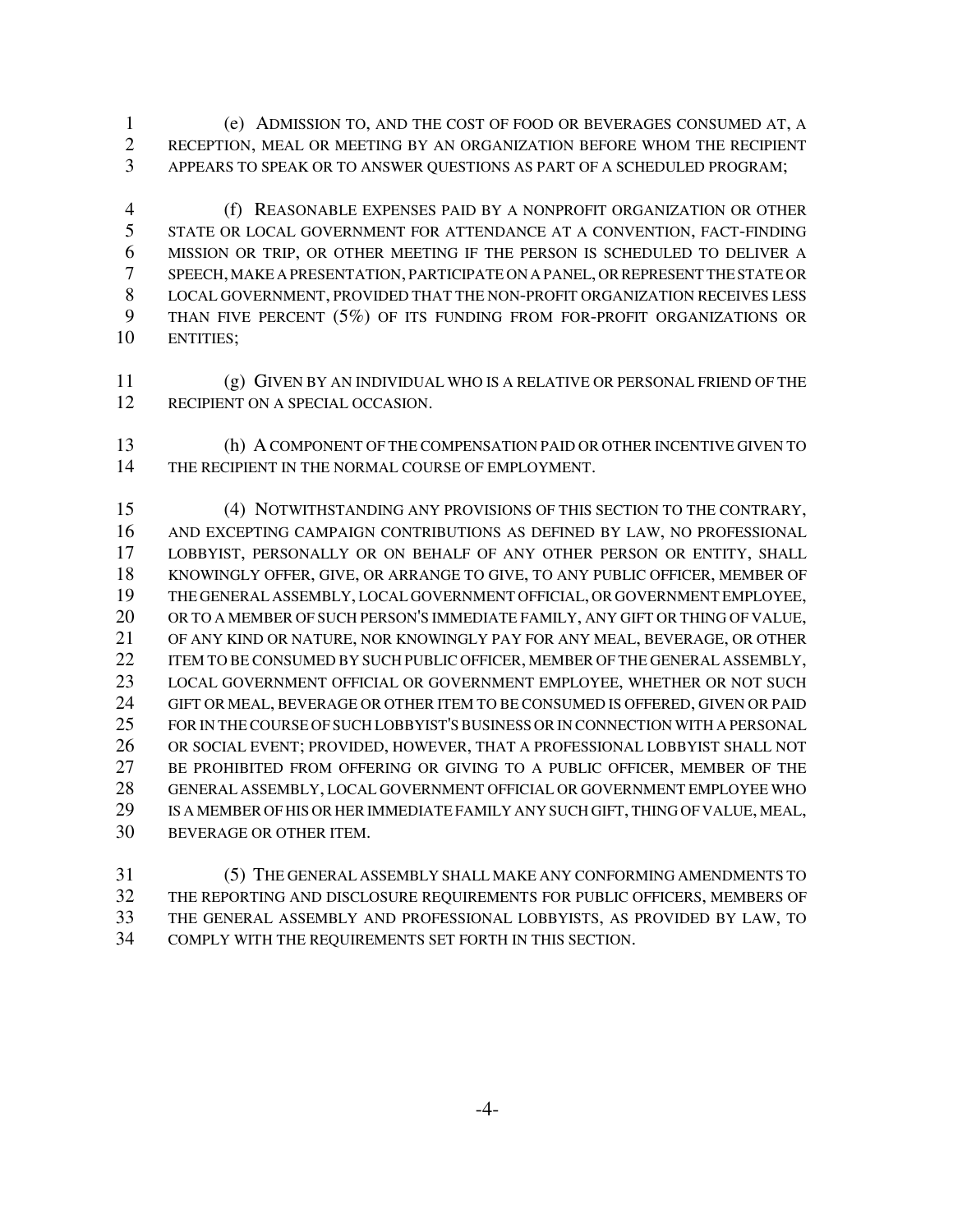(6) THE FIFTY-DOLLAR (\$50) LIMIT SET FORTH IN SUBSECTION (2) OF THIS SECTION SHALL BE ADJUSTED BY AN AMOUNT BASED UPON THE PERCENTAGE CHANGE OVER A FOUR-YEAR PERIOD IN THE UNITED STATES BUREAU OF LABOR STATISTICS CONSUMERPRICEINDEXFORDENVER-BOULDER-GREELEY, ALLITEMS, ALLCONSUMERS, OR ITS SUCCESSOR INDEX, ROUNDED TO THE NEAREST LOWEST DOLLAR. THE FIRST ADJUSTMENT SHALL BE DONE IN THE FIRST QUARTER OF 2011 AND THEN EVERY FOUR YEARS THEREAFTER.

**Section 4. Restrictions on representation after leaving office.** NO STATEWIDE<br>9 ELECTED OFFICEHOLDER OR MEMBER OF THE GENERAL ASSEMBLY SHALL PERSONALLY ELECTED OFFICEHOLDER OR MEMBER OF THE GENERAL ASSEMBLY SHALL PERSONALLY REPRESENT ANOTHER PERSON OR ENTITY FOR COMPENSATION BEFORE ANY OTHER STATEWIDE ELECTED OFFICEHOLDER OR MEMBER OF THE GENERAL ASSEMBLY, FOR A PERIOD OF TWO YEARS FOLLOWING VACATION OF OFFICE. FURTHER RESTRICTIONS ON PUBLIC OFFICERS OR MEMBERS OF THE GENERAL ASSEMBLY AND SIMILAR RESTRICTIONS ON OTHER PUBLIC OFFICERS, LOCAL GOVERNMENT OFFICIALS OR GOVERNMENT EMPLOYEES MAY BE ESTABLISHED BY LAW.

 **Section 5. Independent ethics commission.** (1) THERE IS HEREBY CREATED AN INDEPENDENT ETHICS COMMISSION TO BE COMPOSED OF FIVE MEMBERS. THE PURPOSE OF THE INDEPENDENT ETHICS COMMISSION SHALL BE TO HEAR COMPLAINTS, ISSUE FINDINGS, AND ASSESS PENALTIES, AND ALSO TO ISSUE ADVISORY OPINIONS, ON ETHICS ISSUES ARISING UNDER THIS ARTICLE AND UNDER ANY OTHER STANDARDS OF CONDUCT AND REPORTING REQUIREMENTS AS PROVIDED BY LAW. THE INDEPENDENT ETHICS COMMISSION SHALL HAVE AUTHORITY TO ADOPT SUCH REASONABLE RULES AS MAY BE NECESSARY FOR THE PURPOSE OF ADMINISTERING AND ENFORCING THE PROVISIONS OF 24 THIS ARTICLE AND ANY OTHER STANDARDS OF CONDUCT AND REPORTING REQUIREMENTS AS PROVIDED BY LAW. THE GENERAL ASSEMBLY SHALLAPPROPRIATEREASONABLE AND NECESSARY FUNDS TO COVER STAFF AND ADMINISTRATIVE EXPENSES TO ALLOW THE INDEPENDENT ETHICS COMMISSION TO CARRY OUT ITS DUTIES PURSUANT TO THIS ARTICLE. MEMBERS OF THE COMMISSION SHALLRECEIVE NO COMPENSATION FOR THEIR SERVICES ON THE COMMISSION.

 (2) (a) MEMBERS OF THE INDEPENDENT ETHICS COMMISSION SHALL BE APPOINTED IN THE FOLLOWING MANNER AND ORDER:

(I) ONE MEMBER SHALL BE APPOINTED BY THE COLORADO SENATE;

 (II) ONE MEMBER SHALL BE APPOINTED BY THE COLORADO HOUSE OF REPRESENTATIVES;

 (III) ONE MEMBER SHALL BE APPOINTED BY THE GOVERNOR OF THE STATE OF COLORADO;

 (IV) ONE MEMBER SHALL BE APPOINTED BY THE CHIEF JUSTICE OF THE COLORADO SUPREME COURT; AND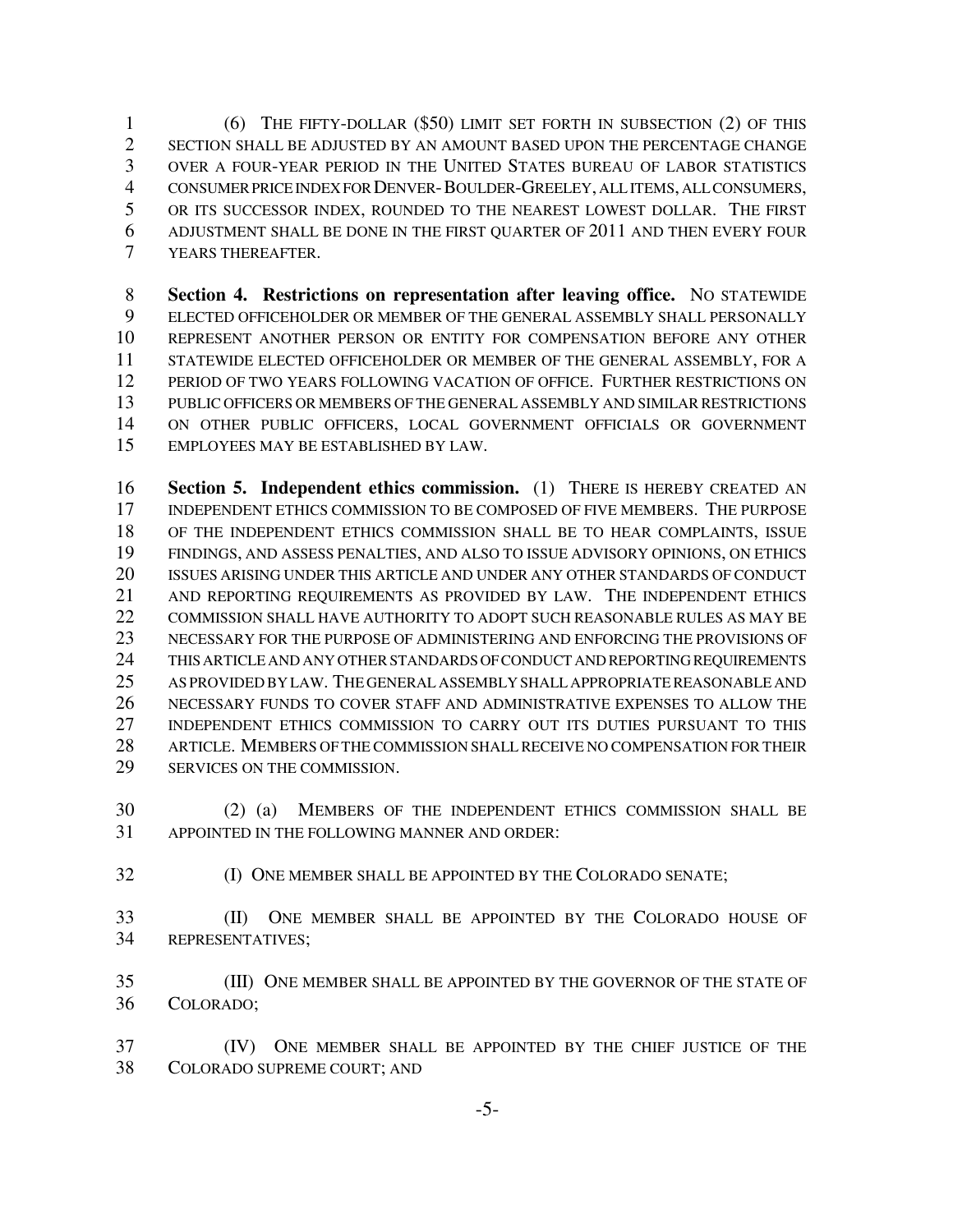(V) ONE MEMBER SHALL BE EITHER A LOCAL GOVERNMENT OFFICIAL OR A LOCAL GOVERNMENT EMPLOYEE APPOINTED BY THE AFFIRMATIVE VOTE OF AT LEAST THREE OF THE FOUR MEMBERS APPOINTED PURSUANT TO SUBPARAGRAPHS (I) TO (IV) OF THIS PARAGRAPH (a).

 (b) NO MORE THAN TWO MEMBERS SHALL BE AFFILIATED WITH THE SAME POLITICAL PARTY.

 (c) EACH OF THE FIVE MEMBERS SHALLBEREGISTERED COLORADO VOTERS AND SHALL HAVE BEEN CONTINUOUSLY REGISTERED WITH THE SAME POLITICAL PARTY, OR CONTINUOUSLY UNAFFILIATED WITH ANY POLITICAL PARTY, FOR AT LEAST TWO YEARS 10 PRIOR TO APPOINTMENT TO THE COMMISSION.

 (d) MEMBERS OF THE INDEPENDENT ETHICS COMMISSION SHALL BE APPOINTED TO TERMS OF FOUR YEARS; EXCEPT THAT, THE FIRST MEMBER APPOINTED BY THE COLORADO SENATE AND THE FIRST MEMBER APPOINTED BY THE GOVERNOR OF THE STATEOFCOLORADOSHALLINITIALLY SERVE TWO YEARTERMSTO ACHIEVESTAGGERED ENDING DATES.

 (e) IF A MEMBER IS APPOINTED TO FILL AN UNEXPIRED TERM, THAT MEMBER'S TERM SHALL END AT THE SAME TIME AS THE TERM OF THE PERSON BEING REPLACED.

**(f)** EACH MEMBER SHALL CONTINUE TO SERVE UNTIL A SUCCESSOR HAS BEEN APPOINTED, EXCEPT THAT IF A MEMBER IS UNABLE OR UNWILLING TO CONTINUE TO SERVEUNTILA SUCCESSOR HASBEEN APPOINTED,THEORIGINALAPPOINTINGAUTHORITY AS DESCRIBED IN THIS SUBSECTION SHALL FILL THE VACANCY PROMPTLY.

- (3) (a) ANY PERSON MAY FILE A WRITTEN COMPLAINT WITH THE INDEPENDENT ETHICS COMMISSION ASKING WHETHER A PUBLIC OFFICER, MEMBER OF THE GENERAL ASSEMBLY,LOCALGOVERNMENT OFFICIAL, OR GOVERNMENT EMPLOYEE HAS FAILED TO COMPLY WITH THIS ARTICLE OR ANY OTHER STANDARDS OF CONDUCT OR REPORTING REQUIREMENTS AS PROVIDED BY LAW WITHIN THE PRECEDING TWELVE MONTHS.
- (b) THE COMMISSION MAY DISMISS FRIVOLOUS COMPLAINTS WITHOUT CONDUCTING A PUBLIC HEARING. COMPLAINTS DISMISSED AS FRIVOLOUS SHALL BE MAINTAINED CONFIDENTIAL BY THE COMMISSION.
- (c) THE COMMISSION SHALL CONDUCT AN INVESTIGATION, HOLD A PUBLIC HEARING, AND RENDER FINDINGS ON EACH NON-FRIVOLOUS COMPLAINT PURSUANT TO WRITTEN RULES ADOPTED BY THE COMMISSION.
- (d) THE COMMISSION MAY ASSESS PENALTIES FOR VIOLATIONS AS PRESCRIBED BY THIS ARTICLE AND PROVIDED BY LAW.